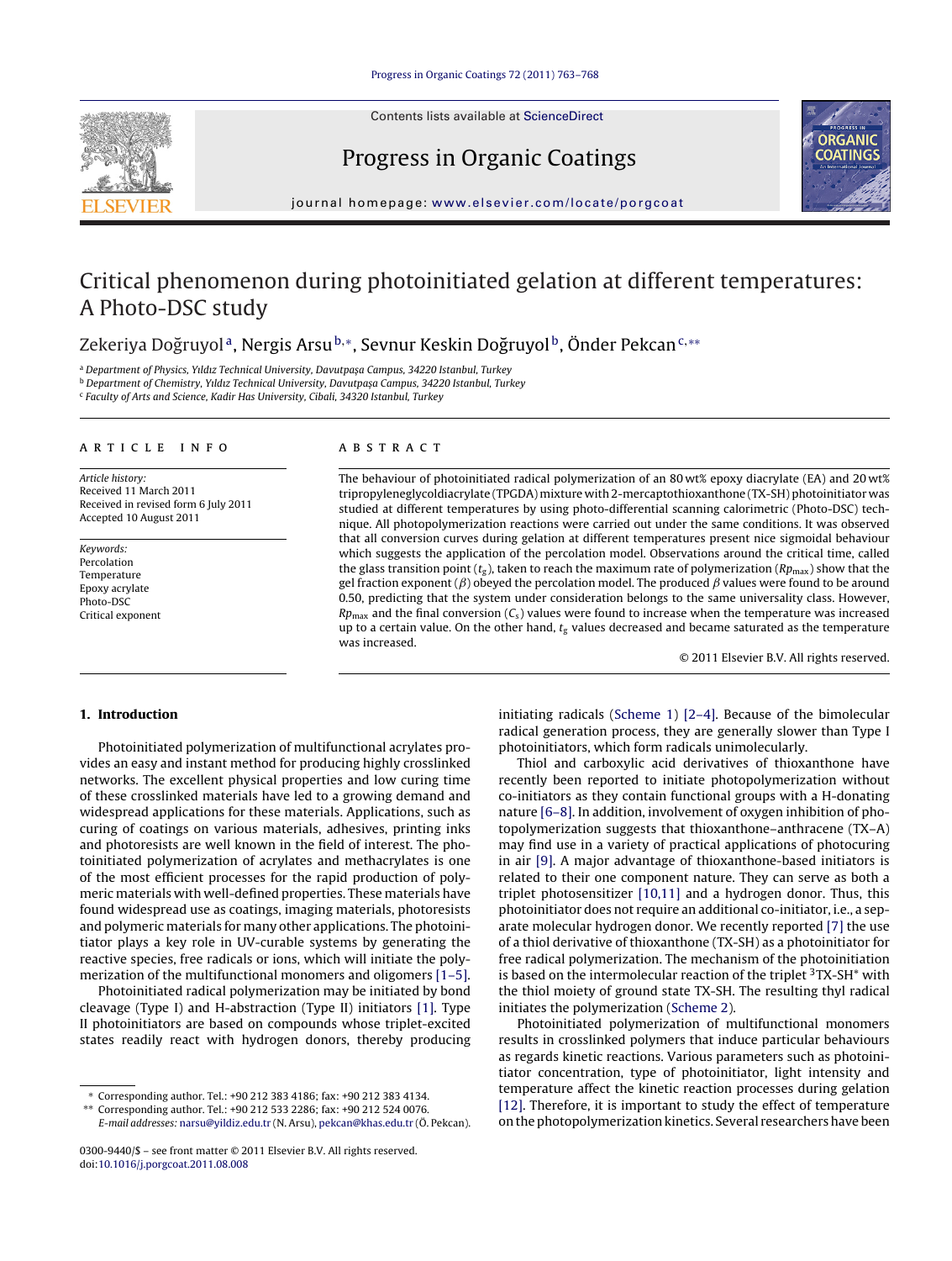<span id="page-1-0"></span>

**Scheme 1.** Photoinitiated free radical polymerization by using aromatic carbonyl compounds.

interested in this matter. Cook [\[13\],](#page-5-0) Young and Bowman [\[14\],](#page-5-0) and Andrzejewska [\[15\]](#page-5-0) have thoroughly studied the temperature effect on the photopolymerization of multifunctional acrylates. Significantly, Cook [\[16\]](#page-5-0) investigated the reactivity of a homologous series of bisphenol-A-based dimethacrylate resins from −40 ◦C to 160 ◦C and also, low-temperature photopolymerization of different acry-lates was studied by Gao and Nie [\[17\].](#page-5-0) They found generally that the maximum rate of cure for photopolymerized acrylates increased with an increase of temperature due to an increase in propagation rate. Maffezzoli et al. reported that photopolymerization of an epoxy resin for stereolithography by Photo-DSC and increasing the irradiation intensity or the cure temperature led to an increase of both the rate of reaction and the degree of reaction [\[18\].](#page-5-0)

When the glass transition temperature  $(T_g)$  of the polymer network is lower than the isothermal cure temperature, the polymerization reaction is kinetically controlled. When  $T_g$  of the network equals the isothermal cure temperature, vitrification occurs and diffusion of the reactive species becomes the limiting stage in the crosslinking reaction.

It is well known that free radical cross-linking polymerization (FCP) produces a network called a gel. The whole course of the bulk FCP is divided into three stages: low conversion stage, gel effect stage and glass effect stage [\[19–21\].](#page-5-0) It was observed that monomer conversion first increases very slowly, but then accelerates because of the gel effect [\[22\].](#page-5-0) When the reaction temperature is lower than the glass transition temperature of the polymer, the glass effect stage occurs as the last stage of polymerization. The glass transition



**Scheme 2.** Photoinitiated free radical polymerization by using thioxanthone-thiol (TX-SH).

temperature of polymers is customarily defined as the temperature at which the relaxation time on the monomer scale reaches about 100 s [\[23\].](#page-5-0) Radical chain polymerizations are often characterized by the presence of autoacceleration in the polymerization rate as the reaction proceeds [\[24\].](#page-5-0)

Since the monomer and initiator concentrations decrease with time, usually one would expect the reaction rate to drop with the extent of conversion. However, exactly the opposite behaviour has been observed in many polymerization processes (the reaction rate increases with the conversion during the first stage of polymerization). This behaviour during the polymerization is referred to as the gel effect, also named the Trommsdorf effect or Norrish–Smith effect [\[25\].](#page-5-0) The gel effect corresponds to a dramatic increase in the rate of free radical polymerization and of the viscosity of the reaction medium. It is caused by the diffusion limitations in the reaction medium, which slows down the termination but not the propagation reaction. Norrish and Smith [\[25\]](#page-5-0) postulated that the increased viscosity caused by monomers being converted to polymers resulted in a decrease in the mobility of the growing chains, making it more difficult for them to diffuse together and terminate. The term 'gel effect' was used due to the characteristic rise in viscosity accompanying the dramatic increase in polymer conversion [\[26\].](#page-5-0) Burnett and Melville [\[26\],](#page-5-0) Schultz and Harbort [\[27\]](#page-5-0) each independently performed polymerizations in the presence of solvent and both reached the conclusion that the gel effect was caused by increasing the bulk viscosity, as the solvent reduces the viscosity and delays the onset of the gel effect.

Quite recently, photopolymerization of 75 wt% EA and 25 wt% TPGDA mixture was monitored by employing the Photo-DSC technique in the presence of various thioxanthone based initiators [\[28,29\]](#page-5-0) and at different UV light intensities with TX-SH as the photoinitiator [\[29,30\].](#page-5-0)

In this work, the behaviour of photopolymerization kinetics of 80 wt% EA and 20 wt% TPGDA acrylates mixture with TX-SH photoinitiator was investigated at increasing temperatures from −15 to 125 °C by using the Photo-DSC technique. It was observed that all conversion curves during gelation present sigmoidal behaviour as predicted by the percolation model from which the critical exponents,  $\beta$  were produced. The averaged value for the critical exponents  $\beta$  was found to obey the percolation model, predicting that the universal behaviour holds near the glass transition point. The produced glass transition point  $t_{\rm g}$ , maximum rate of polymerization  $Rp_{\text{max}}$  and final conversion  $C_s$  values were found to be strongly correlated with the temperature in which the photoinitiated polymerization took place.

#### 1.1. Percolation

It is known that the gelation phase is not a transition one in the thermodynamic sense, being a geometrical one. As the subject of the critical phenomenon, it behaves like a second order phase transition constituting a universal class by itself. The exact solution of the gelation was given first by Flory and Stockmayer [\[31,32\]](#page-5-0) on a special lattice called the Bethe lattice on which the closed loops were ignored. An alternative to the chemical-kinetic theory is the lattice percolation model [\[33\]](#page-5-0) where monomers are thought to occupy the sites of a periodic lattice and the chemical bonds corresponding to the edges randomly joining these sites with some probability  $p$  where  $p$  is the ratio of the actual number of bonds that have been formed between the monomers to the total possible number of such bonds. The gel point can be identified with the percolation threshold  $p_c$  where, in the thermodynamic limit, the incipient infinite cluster starts to form; and the system behaves viscoelastically rigid [\[34,35\].](#page-5-0)

The predictions of these two theories about the critical exponents for the gelation are different from the point of universality.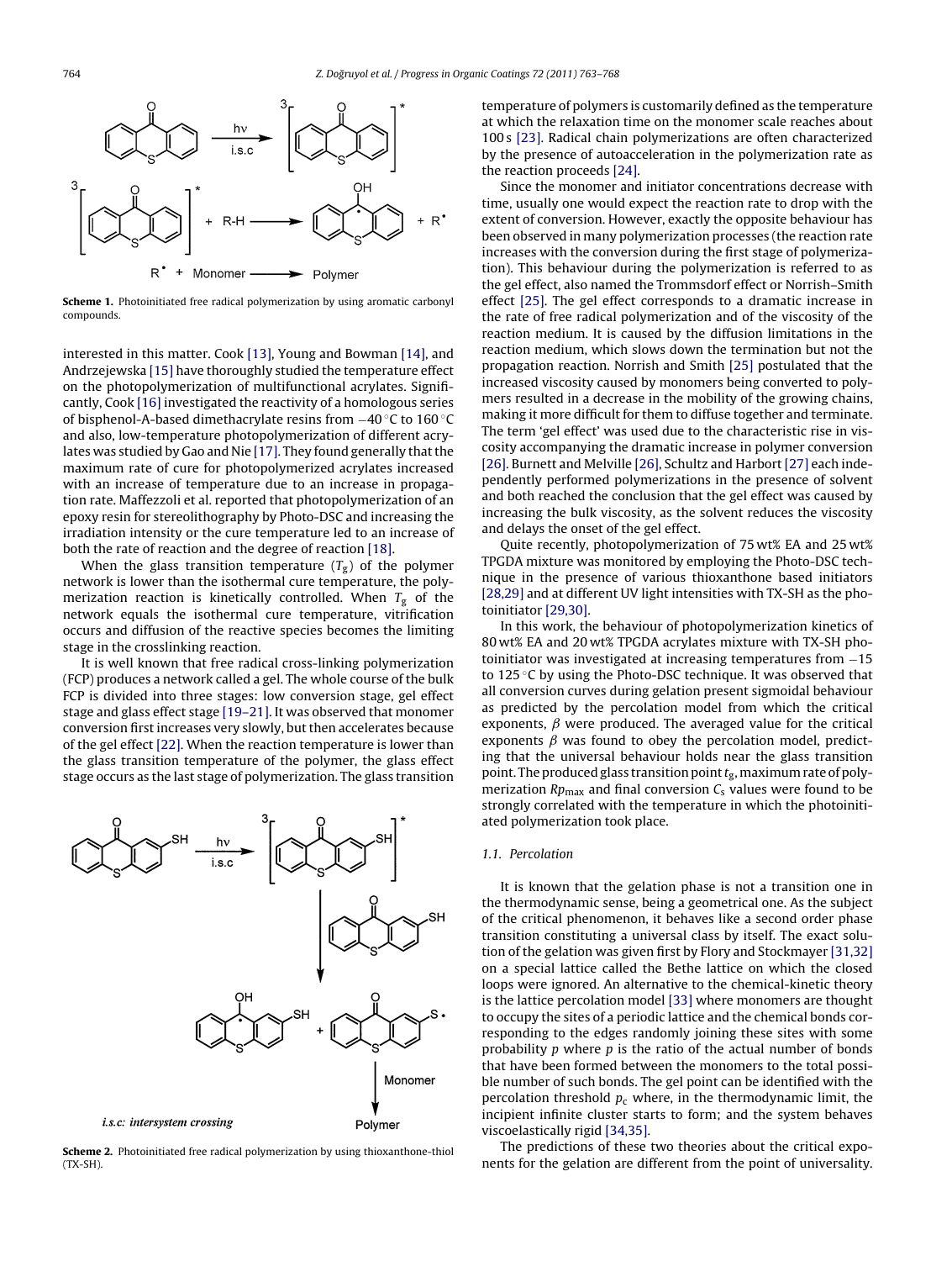

**Fig. 1.** Heat flow during photopolymerization of EA/TPGDA with TX-SH versus time.

Consider, for example, the exponents  $\beta$  for the gel fraction G (the strength of the infinite network in percolation language) near the gel point, which is defined in Eq. (1):

$$
G \propto (p - p_{\rm c})^{\beta}, \quad p \to p_{\rm c}^+ \tag{1}
$$

where the Flory–Stockmayer theory (the so-called classical or mean-field theory) gives  $\beta = 1$  which is independent of the dimensionality, while the percolation studies based on computer simulations give  $\beta$  around 0.43 in three-dimensions [\[32,36\].](#page-5-0) These two universality classes for the gelation problem are separated by a Ginzburg criterion [\[37\]](#page-5-0) that depends upon the chain length between the branch points as well as the concentration of the nonreacting solvent. Critical percolation describes the polymerization of small multifunctional monomers [\[33–35\].](#page-5-0)

## **2. Experimental**

#### 2.1. Materials

2-Mercaptothioxanthone (TX-SH) was synthesized according to the previously described procedure [\[7\].](#page-5-0) Dimethylformamide (DMF, 99+%, Aldrich) was distilled over CaH<sub>2</sub> under reduced pressure. Epoxy diacrylate (EA) and tripropyleneglycoldiacrylate (TPGDA) were obtained from Cognis France.

# 2.2. Photo differential scanning calorimeter (Photo-DSC)

The heat of the photoinitiated polymerization reaction was measured by means of a photo differential scanning calorimeter, as a good control of the reaction temperature [\[38\].](#page-5-0) The photoinitiated polymerization of EA/TPGDA in the presence of TX-SH (0.5 wt%) was performed in a Photo-DSC setup (TA-DSCQ100) separately at elevated temperatures from −15 to 125 ◦C. UV light was applied from a medium pressure mercury lamp at a constant intensity of 40 mW/cm<sup>2</sup> for 3 min under a nitrogen flow of 50 mL/min at a prescribed temperature (isothermal mode). The weight of the samples  $2 \pm 0.1$  mg was placed into an open aluminum liquid DSC pan. The measurements were carried out under identical conditions. The sample was maintained at a prescribed temperature for 4 min before each measurement run began. Measurements were recorded at a sampling interval of 0.05 s/point. The thickness of cured thin films was about 0.25 mm.

The reaction heat liberated in the polymerization is directly proportional to the number of acrylates reacted in the system. By integrating the area under the exothermic peak, the conversion of the acrylate groups  $(C)$  or the extent of the reaction was determined according to Eq. (2):

$$
C = \frac{\Delta H_{\rm t}}{\Delta H_0^{\rm theory}}\tag{2}
$$

where  $\Delta H_t$  is the reaction heat evolved at time t and  $\Delta H_0^{\text{theory}}$  is the theoretical heat for complete conversion. A reaction heat for an acrylate double bond polymerization of  $\Delta H_0^{\text{theory}} = 86.25 \text{ kJ/mol}$ was used [\[39\].](#page-5-0) The rate of polymerization ( $R_p$ ) is directly related to the heat flow  $(dH/dt)$  as in Eq. (3):

$$
R_p = \frac{dC}{dt} = \frac{dH/dt}{\Delta H_0^{\text{theory}}} \tag{3}
$$

# **3. Results and discussion**

Photo-DSC experiments are capable of providing reaction data in which the measured heat flow can be converted directly to the ultimate percentage conversion and polymerization rate for a given amount of formulation as in Eq. (3). It is important to study the effect of the temperature on the photopolymerization kinetics although photopolymerization reactions proceed at room temperature. However, the temperature at which the cure proceeds can affect the kinetics and the final cure values. Therefore, experiments were performed starting from −15 °C to 125 °C. Light intensity was held constant at  $40 \text{ mW/cm}^2$  during the changes of temperature.

A typical heat flow curve versus reaction time of EA+ TPGDA formulations is presented in two parts (Fig. 1) to clearly demonstrate the effect of temperature on the photopolymerization reaction.

The efficiency of the photoinitiator is not dependent on the temperature, but it might be dependent on the viscosity of the medium; decreasing the segmental mobility mainly decreases the efficiency of the photoinitiator due to prevention of the initiator radical from escaping the surrounding solvent cage as reported by Cook et al. [\[40\].](#page-5-0) Besides this, changing of the temperature – either lower or higher – will affect the molecular mobility. As the temperature and molecular mobility drops, the rate of reaction becomes markedly slower ([Fig.](#page-3-0) [2\).](#page-3-0) Figs. 1 and 2 show there is nearly no polymerization at  $-15$  °C, but even when the temperature increased to 5 °C, this is still quite a low temperature for the viscosity of the medium. Heat flow reaches the maximum value for this experiment at 65 ◦C and then starts to decline above 65 ◦C (85, 105 and 125 ◦C) possibly due to depolymerization.

The rate of photopolymerization spectra of EDA/TPGDA versus reaction time for various curing temperatures at  $40 \text{ mW/cm}^2$  light intensity is shown in [Fig.](#page-3-0) 2. A similar trend was observed for the rate of polymerization as was expected. Increasing the temperature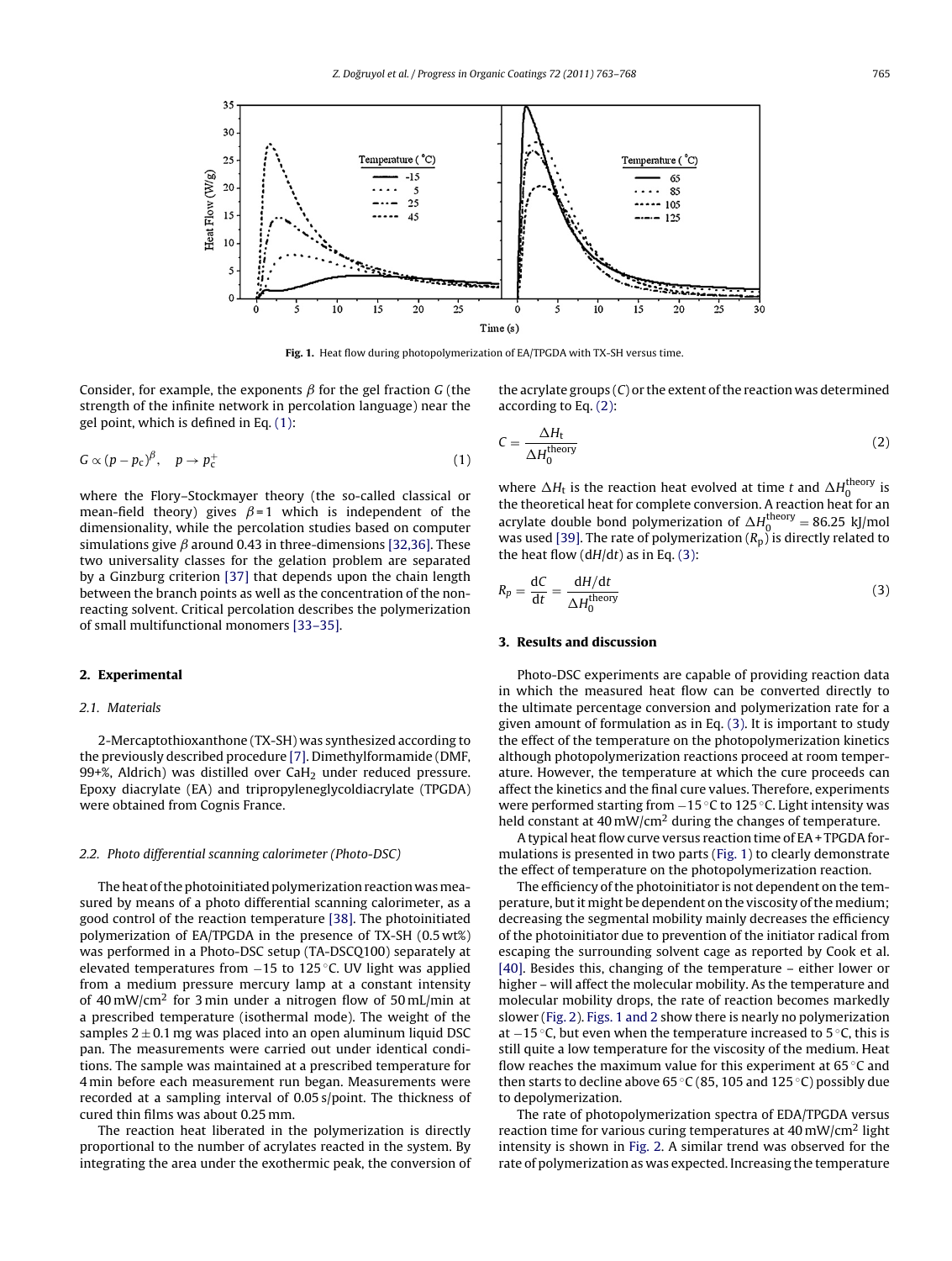<span id="page-3-0"></span>

**Fig. 2.** Rate of polymerization spectra of photopolymerization of EA/TPGDA with TX-SH against time.

affects the polymerization medium and results in an increase of mobility of the reactive species.

From the results presented in Fig. 3 related to the conversion percentage values, the final conversion values of 32% and 43% were quite low at −15 ◦C and 5 ◦C, respectively. This is mainly due to the hindrance of molecular mobility in the medium. The highest conversion percentage of EA/TPGDA was obtained when the cure temperature increased to 45 ◦C. A further increase of cure temperature to 65 ℃ led to a slight decrease in the conversion percentage value and when the temperature was increased to 125 ◦C, conversion percentage values dropped to 52 and at that point depolymerization or decomposition had already started. It is obvious that increasing the temperature provides higher efficiency for initiation of the reaction by leading to the formation of primary radicals and small glass formers to evaluate the percolation cluster in the formulation.

It has to be noted that the conversion curves in Fig. 3 are typical for the phase transition and can be used to determine the critical exponents of the percolation picture in which the conversion factor, p, alone determines the behaviour of the gelation process, though p may depend on temperature, concentration of monomers, and time. If the temperature, light intensity and the concentration of all components are kept constant, then  $p$  will be directly proportional to the reaction time, t. This proportionality is not linear over the whole range of reaction time, but it can be assumed that in the critical region around the critical point that  $|p - p_c|$  is linearly proportional to the  $|t - t_c|$ . The position of the glass transition on the time axis,  $t_c$ , can be determined with great precision, assuming:

$$
|p - p_{\rm c}| \propto |t - t_{\rm c}|,\tag{4}
$$

at least in the narrow region about the glass transition point,  $t_c$ . Therefore, below the critical point, i.e., for  $t \leq t_c$  conversion

measures the weight average degree of polymerization. Above  $t_c$ , however, conversion measures solely the gel fraction G, the fraction of the monomers that belongs to the macroscopic network.

Here, our goal is to measure the values of the critical exponents,  $\beta$  with sufficient accuracy to determine its universality class to verify that it indeed has the non-classical values for percolation computed from series expansion and Monte Carlo studies as well as renormalization theory. In this work, our results were interpreted by considering the quasi-static properties of the gel near the glass transition point in the language of percolation [\[36\].](#page-5-0)

The double logarithmic plot of the conversion versus  $|t - t_c|$  was analyzed, which produced the critical exponent,  $\beta$  from the slope of the straight line while fitting the data in [Fig.](#page-4-0) [4.](#page-4-0) Here the important problem was the precise determination ofthe glass transition point and the critical region. In particular, a small shift in  $t_c$  results in a large shift in the critical exponent. Such a log–log plot reveals that data should be particularly accurate near the critical point. Usually the critical point can then be determined by varying  $t_c$  in such a way as to obtain good scaling behaviour over the greatest range in  $|t - t_c|$ , if the experiments are performed against time. The time,  $t<sub>m</sub>$  corresponding to the maximum of the rate of polymerization was chosen as the critical time,  $t_c$  which may be named as the glass transition point,  $t<sub>g</sub>$  for the photoinitiated gelation under consideration. In fact finite size scaling predicts [33] that the difference ( $t_m - t_c$ ) vanishes as  $L^{-1/\nu}$ , where L is the size of the system as measured in units of the lattice spacing, and  $\nu$  is the correlation length exponent [\[41\].](#page-5-0) Therefore, it is believe in that our system under consideration satisfies above condition. The plot of log (conversion) versus log  $|t - t_g|$ above  $t_g$  for the gelation of EA/TPGDA with different temperatures is presented in [Fig.](#page-4-0) [4.](#page-4-0)

The gel fraction exponents  $\beta$  produced by the slopes of the straight lines for the temperatures 5, 45, 85 and  $125^{\circ}$ C are



**Fig. 3.** Conversion spectra of photopolymerization of EA/TPGDA with TX-SH against time.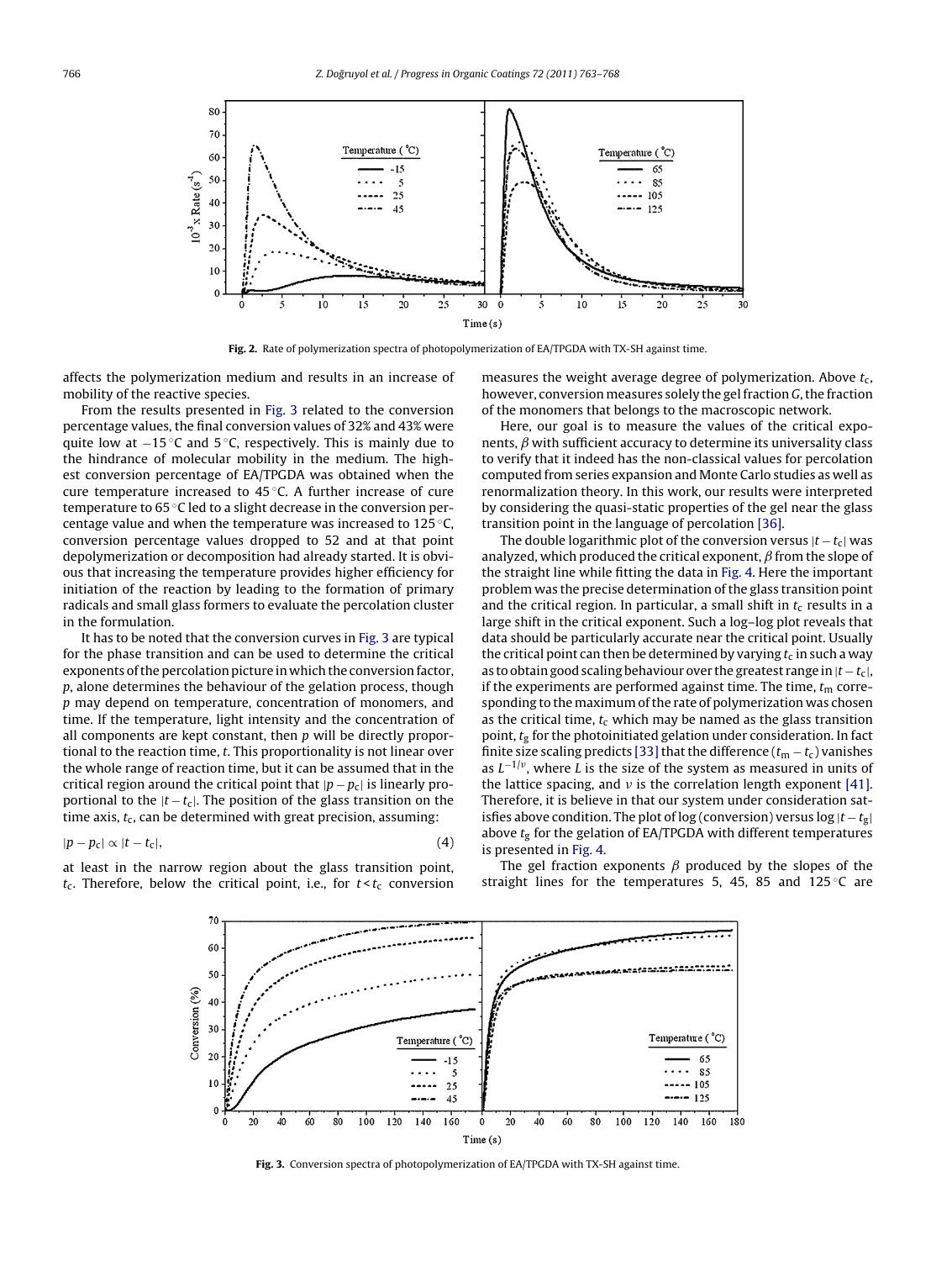<span id="page-4-0"></span>

**Fig. 4.** Double logarithmic plot of the conversion versus time curves above  $t_g$  for various temperatures.

presented in Fig. 5a, b, c and d, respectively. The  $\beta$  values calculated for the gelation of EA/TPGDA mixture for all temperatures are given in Table 1 together with  $t_{\rm g}$ , Rp<sub>max</sub> and  $C_{\rm s}$ . Here it has to be noted that the average value (=0.50) of the calculated  $\beta$  values above  $t_{\rm g}$  strongly suggest that the glassy regions percolate during photoinitiated gel formation for all the samples under consideration, which predicts that they belong to the same universality class, i.e., they obey the percolation theory.

The behaviours of  $t_{\rm g}$ , Rp<sub>max</sub> and C<sub>s</sub> against temperature are summarized in Figs. 6, 7 and 8, respectively. It is interesting to note that  $t_{\rm g}$  values decrease as the temperature is increased which predicts that the formation of glassy regions shows some delay at lower



**Fig. 5.** Double logarithmic plot of the conversion versus time curves above  $t_{\alpha}$  for the onset temperatures of (a) 5 ◦C, (b) 45 ◦C, (c) 85 ◦C and (d) 125 ◦C respectively. The values of  $\beta$  exponent were determined from the slope of the straight lines.

#### **Table 1**

Experimentally observed parameters measured by "Photo-DSC" and calculated via "percolation theory" at various temperatures during diacrylate, EA/TPGDA, photopolymerization.

| Temperature<br>$(^\circ C)$ | $t_{\rm g}$ (s) | $Rp_{\text{max}}$ ( $\times 10^{-3}$ s <sup>-1</sup> ) | Final<br>conversion $(\%)$ | $\beta$ value |
|-----------------------------|-----------------|--------------------------------------------------------|----------------------------|---------------|
| $-15$                       | 13              | 8                                                      | 32                         | 0.46          |
| 5                           | 4               | 18                                                     | 43                         | 0.55          |
| 25                          | 3               | 34                                                     | 59                         | 0.55          |
| 45                          | 2               | 65                                                     | 66                         | 0.55          |
| 65                          | 1               | 81                                                     | 61                         | 0.56          |
| 85                          | 2               | 66                                                     | 62                         | 0.47          |
| 105                         | 3               | 49                                                     | 52                         | 0.47          |
| 125                         | 2               | 64                                                     | 52                         | 0.52          |



**Fig. 6.**  $t_g$  versus temperature for EA/TPGDA photopolymerization.

temperatures, however at higher temperatures glassy regions form particularly fast especially above  $t_g$  (Fig. 6).

On the other hand,  $Rp_{\text{max}}$  and  $C_s$  present the opposite behaviour, i.e., both values increase as the temperature is increased as is expected (Figs. 7 and 8). Here, it has to be noticed that  $t_{\rm g}$ ,  $Rp_{\text{max}}$  and  $C_s$  values all fluctuate against temperatures above 45 ◦C. Most probably, the formation of glassy regions above 45 ◦C poses some difficulties which result from instability during the formation of percolation clusters from the glassy regions under consideration.



**Fig. 7.** Effect of temperature on the rate of photopolymerization of EA/TPGDA mixture.